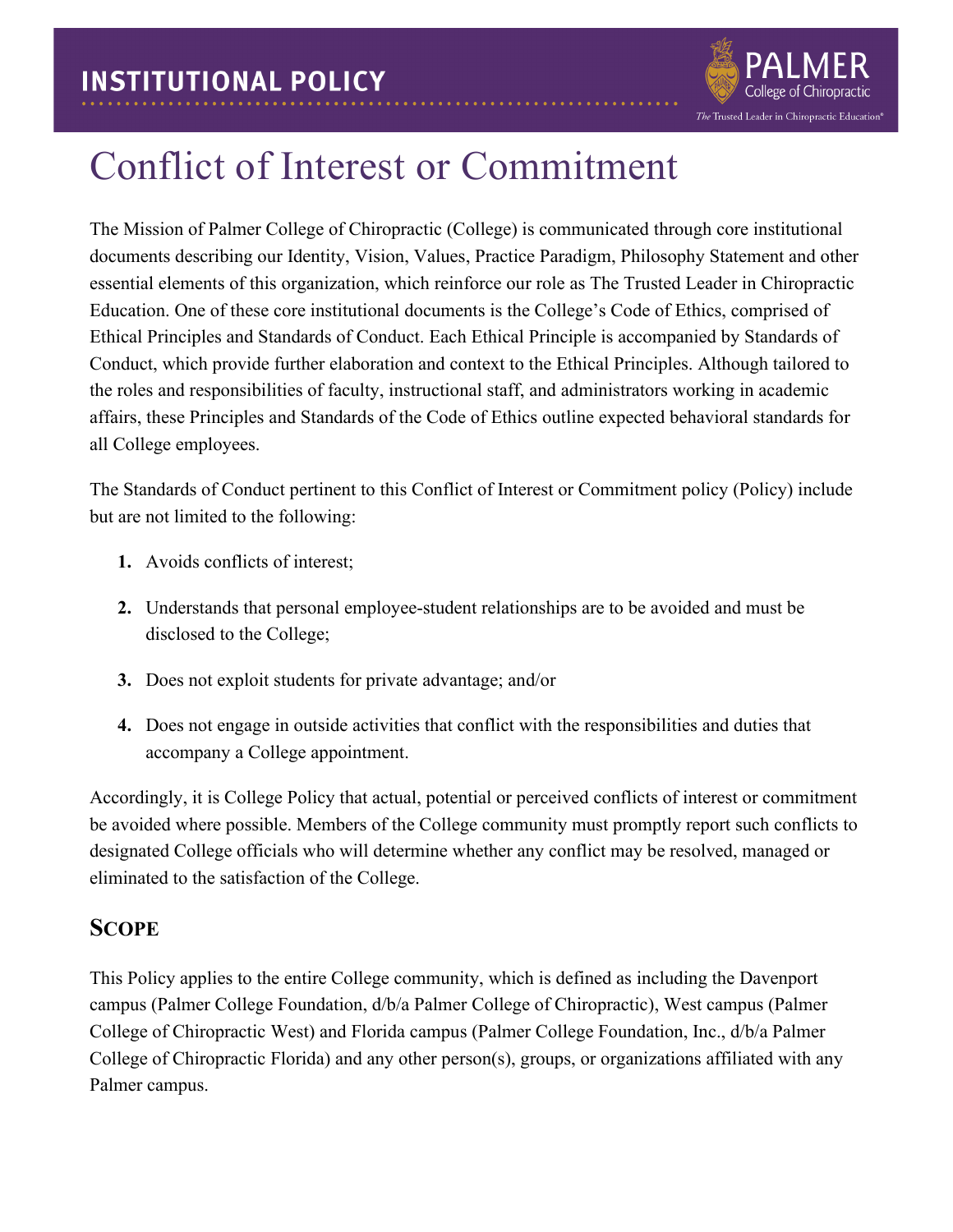## **DEFINITIONS**

For the purposes of this Policy, the following terms shall have the meanings specified below:

- > The term **"business interest"** refers to involvement as an owner, investor, employee, contractor, consultant, advisor, board member or officer in any business, organization or entity that conducts or seeks to conduct business with the College.
- > The term **"College"** refers to the employer doing business as Palmer College of Chiropractic, Palmer College of Chiropractic Florida and Palmer College of Chiropractic West.
- > The term **"College community"** refers to all students, faculty, staff (including administration), and any other person(s), groups, or organizations affiliated with any Palmer campus.
- > The term **"confidential information"** refers to information defined as confidential in the College's Confidential Information Policy.
- > The term **"conflict of commitment"** (COC) refers to any circumstance where an employee engages in an external activity that interferes with fulfillment of the employee's obligations to the College, even if the external activity is valuable to the College or contributes to the employee's professional development and competence.
- > The term **"Conflict of Commitment and/or Interest Management Plan"** refers to the College's written plan establishing expectations for addressing a COC and/or COI.
- > The term **"conflict of interest"** (COI) refers to any circumstance in which the employee's judgment in exercising any College duty or responsibility is, or may appear to be, affected by the employee or relative's personal, professional, financial or other interest.
- > The term **"employee"** includes all persons employed by the College, including full-time, parttime, temporary and student employees.
- > The term **"external activity"** refers to an employee's involvement, such as outside employment, business or service activities, with any person, organization or entity that is not owned or operated by the College.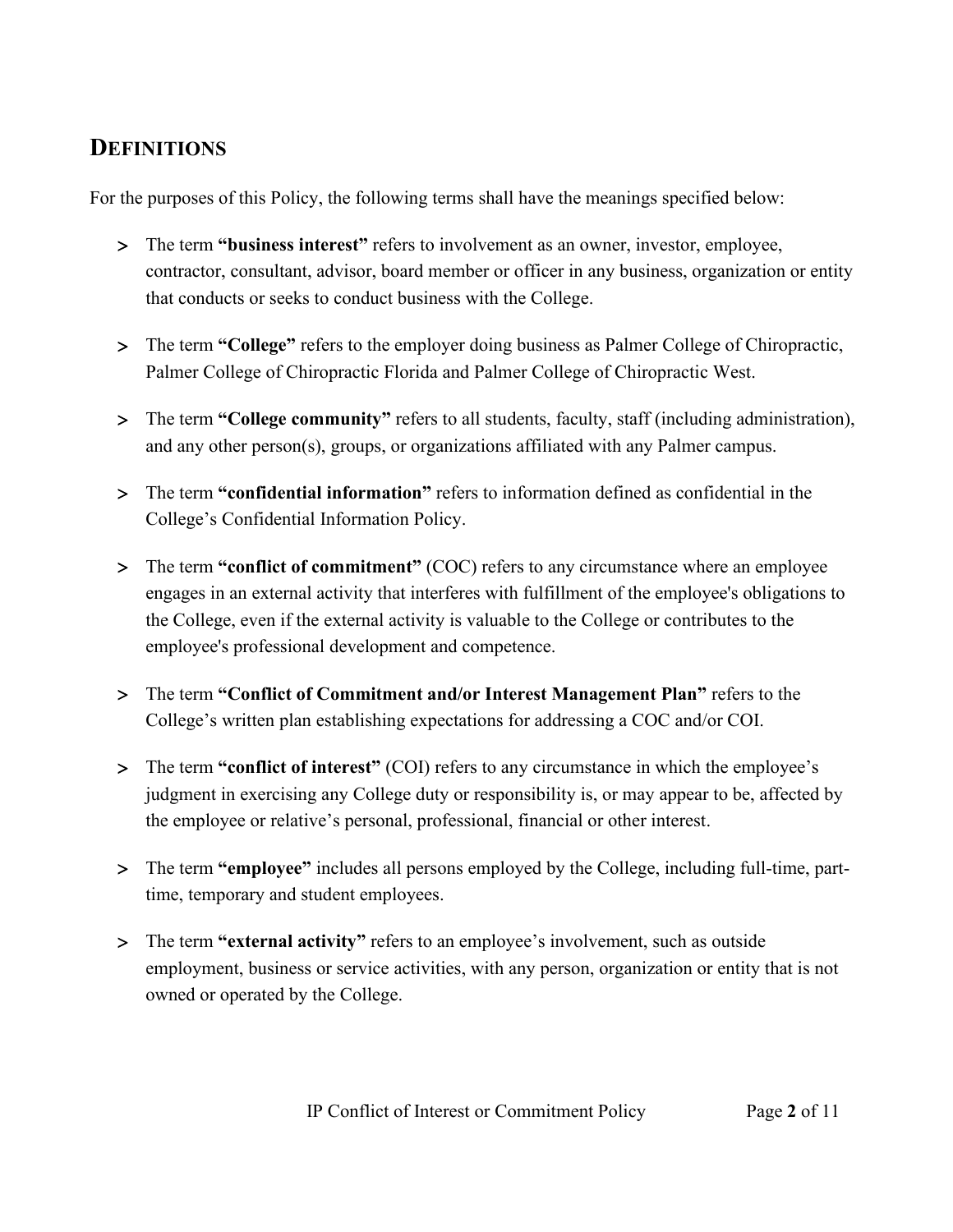- > The term **"financial interest"** refers to anything of monetary value, including salary, commissions, fees, honoraria, equity interests, interests in real or personal property, dividends, royalties, rents, capital gains, intellectual property rights, and forgiveness of debt. "Financial interest" does not include:
	- **1.** Compensation received from the College; and/or
	- **2.** Any financial interest arising solely by means of investment in a mutual, pension or other institutional investment fund over which the employee does not exercise control.
- > The term **"hours of normal employment"** refers to the time in which an employee is scheduled to work.
- > The term **"obligations to the College"** refers to the responsibilities of an employee to perform College-related duties and activities as defined by College administration, College policies, job descriptions, employee handbooks, contracts or collective bargaining agreements.
- > The term **"other personal benefit"** refers to receiving a personal advantage, something of value or special privilege.
- > The term **"relative"** refers to any person who is related to the employee by blood or marriage, or whose relationship with the employee is similar to that of persons who are related by blood or marriage.

#### **ADMINISTRATIVE RULES**

#### **Conflicts of Commitment (COC)**

#### **PRIMARY RESPONSIBILITIES**

The primary responsibility of College employees is to participate in the mission of the College. External activities for all employees should be arranged so as not to interfere with the primacy of College obligations.

Full-time employees are expected to devote their primary professional loyalty, time and energy to their assigned job responsibilities. Part-time, temporary and student employees are expected to devote their professional loyalty, time and energy to their specified job responsibilities in accordance with their agreed-upon time commitments.

IP Conflict of Interest or Commitment Policy Page **3** of 11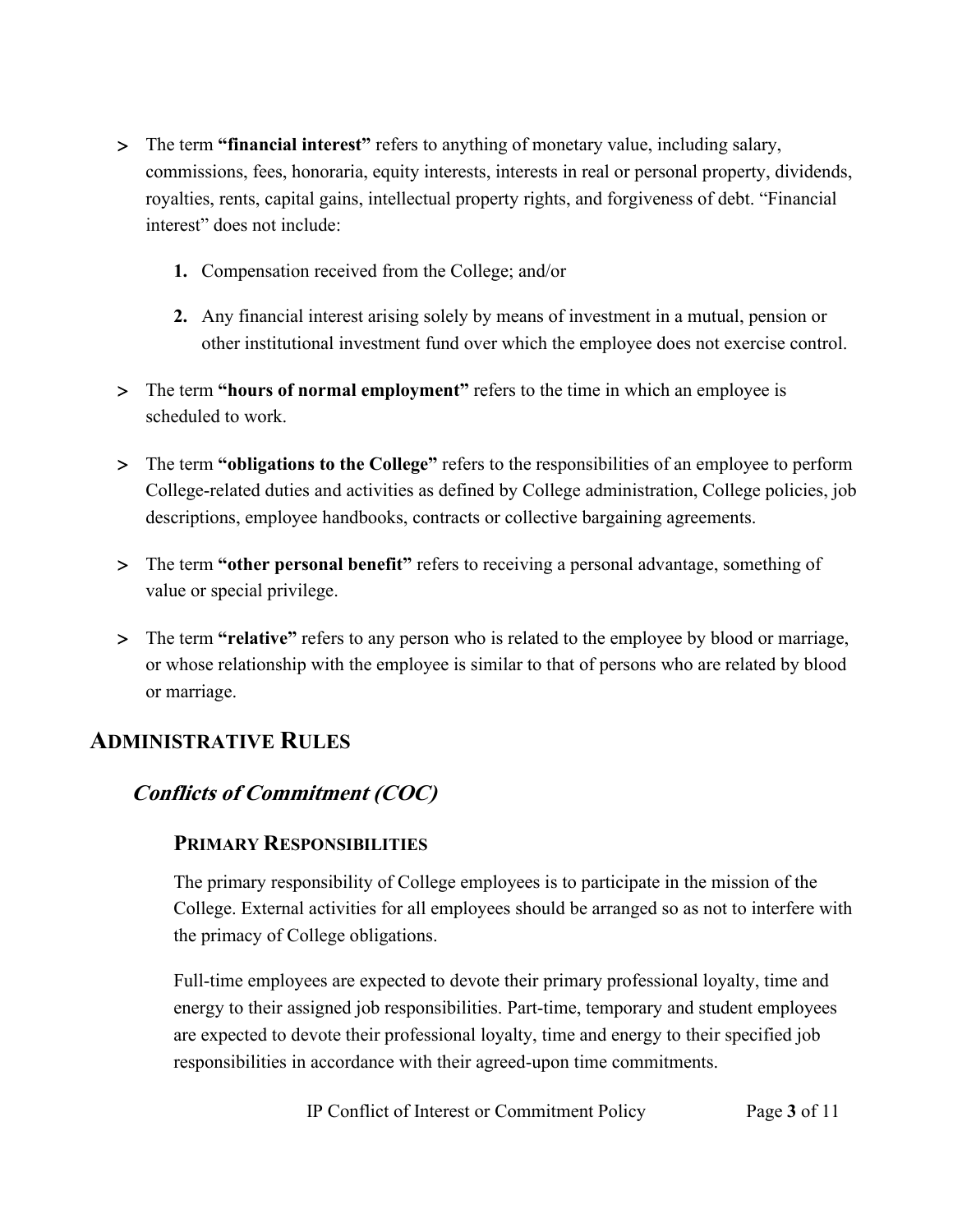#### **EXTERNAL ACTIVITIES**

The College recognizes its employees may engage in external activities. To the extent such activities serve the College's interests, as well as those of the employee, the College generally approves of such involvement.

Employees are to disclose participation in external activities that may represent COC. The College will determine whether an employee's external activities represent COC.

## **Conflicts of Interest (COI)**

The integrity of the College and the professional work of its employees depends on appropriate oversight of circumstances and activities that create actual or potential COIs.

#### **CLINICAL HEALTHCARE**

Activities that may compromise professional judgment in the delivery of healthcare represent a potential COI.

#### **COMPETING BUSINESS**

An employee or relative who possesses a financial interest in a business, organization or entity that offers services or products that compete with the services or products provided by the College represents a potential COI. Employees shall not be involved in soliciting, recruiting or directing the College's students, patients or other employees to such business, organization or entity for services or products the College provides.

#### **INTELLECTUAL PROPERTY RIGHTS**

Rights in patents, copyrights, licenses or licensing fees may be a COI when they are related to materials, products or processes being used within the College.

#### **PARTICIPATION IN LEGAL PROCEEDINGS**

Being retained by an outside party as an adverse expert witness in any legal proceeding against the College, its clinics, or against any College employees or officials represents a COI and is prohibited.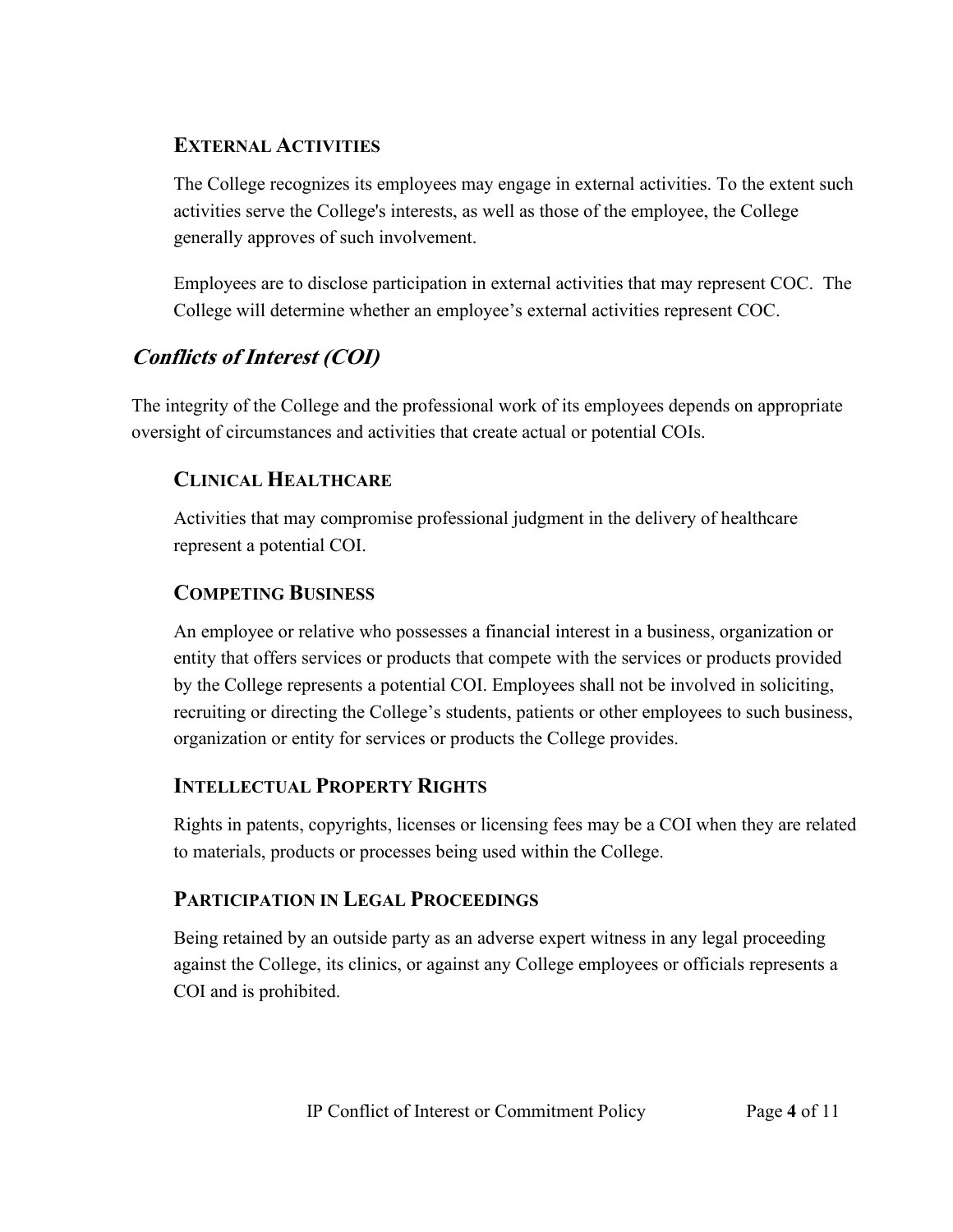#### **PROFESSIONAL/BUSINESS RELATIONSHIPS**

An employee or relative's professional, business or financial relationship with students, employees, or patients represents a potential COI.

An employee or relative who possesses a business interest in an organization or entity that conducts or seeks to conduct business with the College represents a potential COI.

#### **PROMOTION OF NON-COLLEGE BUSINESS INTERESTS**

An employee who promotes or encourages students, patients or employees to patronize a non-College business of the employee, relative or other employee represents a potential COI.

#### **RESEARCH**

Activities that may compromise professional judgment in conducting research represent a potential COI and could violate the College's [Research Policy Handbook.](https://livepalmer.sharepoint.com/sites/OfficeofCompliance/Shared%20Documents/Forms/All%20Documents.aspx?id=%2Fsites%2FOfficeofCompliance%2FShared%20Documents%2FPolicies%2FResearch%20Policy%20Handbook%2Epdf&parent=%2Fsites%2FOfficeofCompliance%2FShared%20Documents%2FPolicies)

#### **SOLICITATION OR ACCEPTANCE OF GIFTS**

No employee shall solicit or accept for personal benefit, or for the benefit of relatives, any gift, payment, favor, loan, gratuity, reward, promise of employment or other subsidy that might influence or appear to influence the judgment or conduct of the employee regarding College business or policy.

#### **USE OF COLLEGE NAME AND RESOURCES**

The College's name, seal, brand, trademarks, and other insignia and resources are important assets that may only be used to further its mission and institutional interests. An employee using the College's name or its resources, without written permission, to advance his/her own private interest represents a COI and is prohibited.

In connection with external activities, employees may identify themselves as affiliated with the College by listing their College titles. In so doing, employees must not imply the College supports, sponsors or endorses those activities.

The restrictions in this Policy regarding use of College resources do not prohibit employees from using College electronic communications systems during non-working time as permitted under Section 7 of the National Labor Relations Act.

IP Conflict of Interest or Commitment Policy Page **5** of 11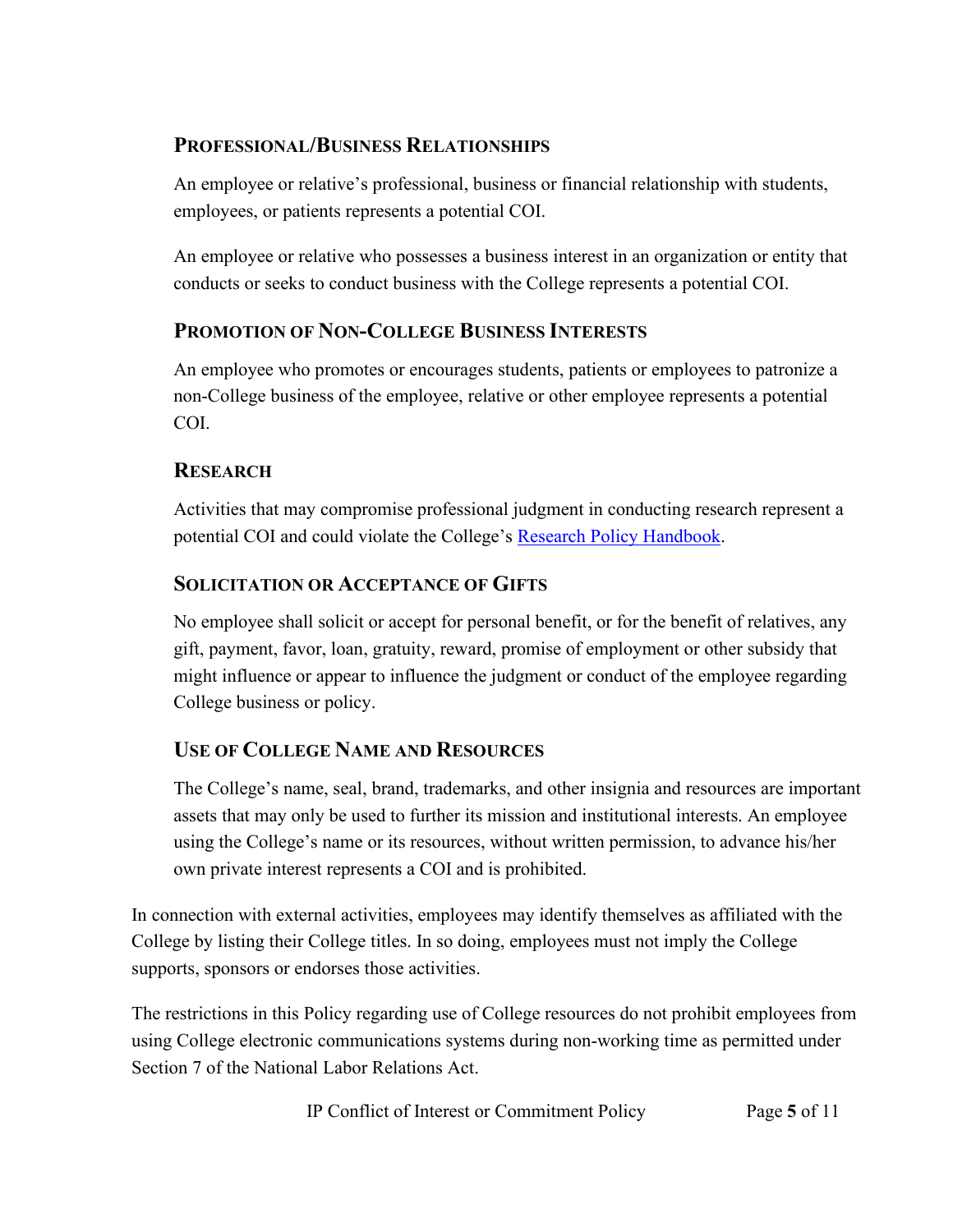#### **USE OF CONFIDENTIAL INFORMATION**

An employee disclosing confidential information acquired by reason of their College position represents a potential COI. An employee using confidential information for the benefit of the employee, relatives or others represents a COI and is prohibited.

This Policy does not prohibit employees from disclosing or discussing subject matters such as their wages, benefits, performance evaluations, employee contact information, discipline or other terms and conditions of employment with other employees or third parties, such as union representatives or governmental agencies concerned with workplace matters, as permitted under Section 7 of the National Labor Relations Act (refer to the College's Confidential Information Policy).

#### **Identification and Disclosure**

#### **DISCLOSURE OF CONFLICTS**

The College requires disclosure of any COC or COI (whether actual, potential or perceived). It is the responsibility of the employee to self-disclose actual, potential or perceived conflicts of interest and/or commitment.

To the extent possible, disclosure of an actual, potential or perceived conflict, if applicable, must occur prior to an employee initiating any related external relationship or activity.

Disclosure and management or elimination of conflicts is required whether the non-College relationship or activity is with a for-profit entity, a not-for-profit entity or a charitable foundation.

All employees are required to either acknowledge they have no actual, potential or perceived COC's or COI's or disclose the existence of such conflicts in writing in the following manner:

- **1.** Such acknowledgements or disclosures should be made in writing on a form (Conflict of Interest Disclosure Form available on the College Portal) designated by the College;
- **2.** Completed forms are to be maintained by the Office of Human Resources;
- **3.** Disclosures should include a description of the nature and extent of the conflict; and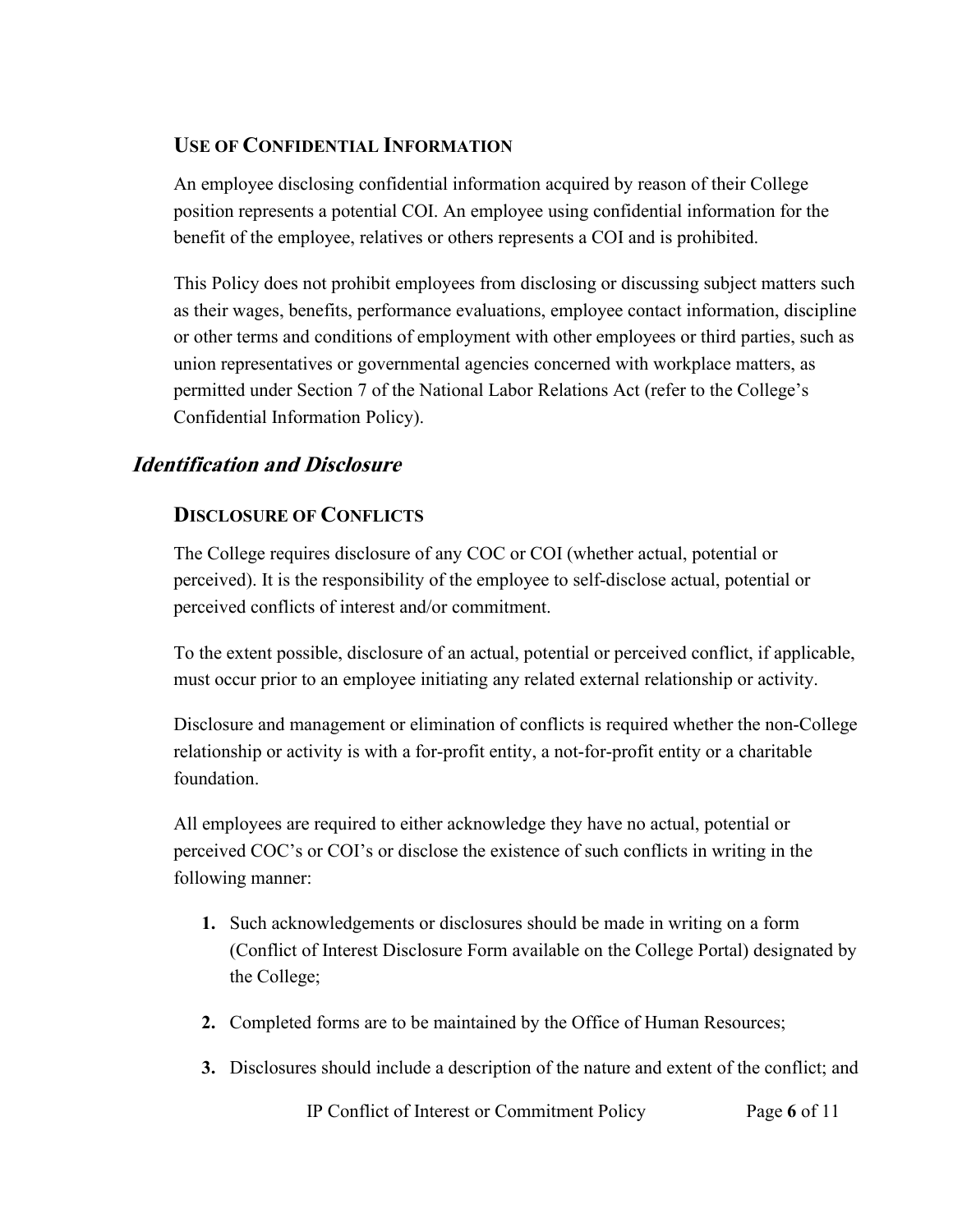**4.** Disclosures are to be made as soon as the employee knows of the conflict, and then annually thereafter as requested by the College for as long as the conflict continues to exist.

To the extent practical, employees shall avoid any external relationships or activities identified by the employee as posing a conflict until the conflict has been evaluated and a decision communicated in writing back to the employee by the College.

When a supervisor becomes aware of a COC or COI that an employee has not disclosed, the supervisor shall notify the Office of Human Resources and require the employee to submit a written disclosure as required by this Policy.

#### **UNCERTAINTY REGARDING CONFLICT IDENTIFICATION**

Employees are expected to make a reasonable effort to determine whether their external relationships and/or activities create, or appear to create, such conflicts and disclose them. The existence of a conflict is not always clear-cut. When an employee is uncertain about whether or not an external relationship or activity poses an actual, potential or perceived COC and/or COI, the employee should report it in accordance with the "Disclosure of Conflicts" section of this Policy.

When a supervisor is uncertain about whether or not an employee's external relationship or activity poses an actual, potential or perceived COC and/or COI, the supervisor should report it in accordance with the "Disclosure of Conflicts" section of this Policy.

#### **Determination and Remedial Action**

#### **DETERMINATION OF CONFLICTS**

The College shall review all disclosures and carefully evaluate all circumstances related to the disclosures of an actual, potential or perceived COC and/or COI before acting to approve or disapprove the relationships and/or activities disclosed.

If the College determines no actual, potential or perceived conflict exists, further review is unnecessary.

Where an actual, potential or perceived conflict exists, the College shall determine if the conflict: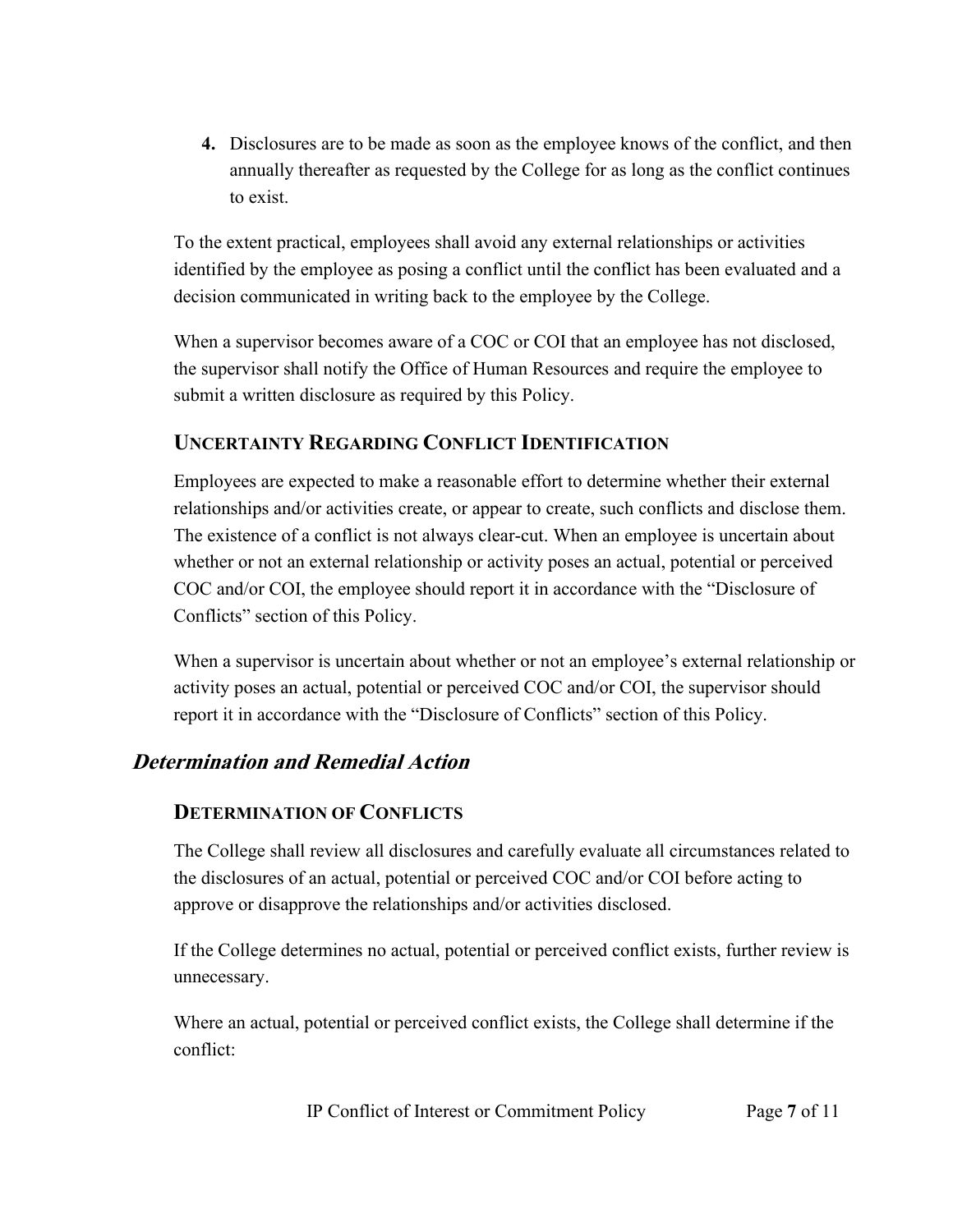- **1.** Is acceptable to or can be resolved to the satisfaction of the College;
- **2.** Requires a management plan; or
- **3.** Must be eliminated.

#### **REMEDIAL ACTION**

At any point in the process of reviewing disclosures, the College may take prompt, appropriate remedial action to reduce or eliminate any actual, potential or perceived impact of any disclosed relationship or activity.

An employee may be asked to modify or terminate external activities if they are considered by the College to have a detrimental effect on the employee's obligations to the College or the interests of the College.

#### **Conflict of Interest or Commitment Management Plans**

When a conflict is identified, the College may require the development of a written management plan. Such a plan will specify how the individual will manage or resolve the conflict. Because each conflict may present unique circumstances, the content of each plan may vary.

A Conflict of Interest or Commitment Management Plan must be reviewed and approved annually for the duration of an employee's employment with the College as long as the conflict exists.

## **Reports**

#### **NOTIFICATION TO INTERNAL PARTIES**

The Chief Compliance Officer will annually provide a detailed report of disclosures and associated resolutions to the Audit Committee of the Board of Trustees.

#### **NOTIFICATION TO EXTERNAL PARTIES**

If a conflict is deemed to be unavoidable or unmanageable, the College may notify any affected external parties as legally required.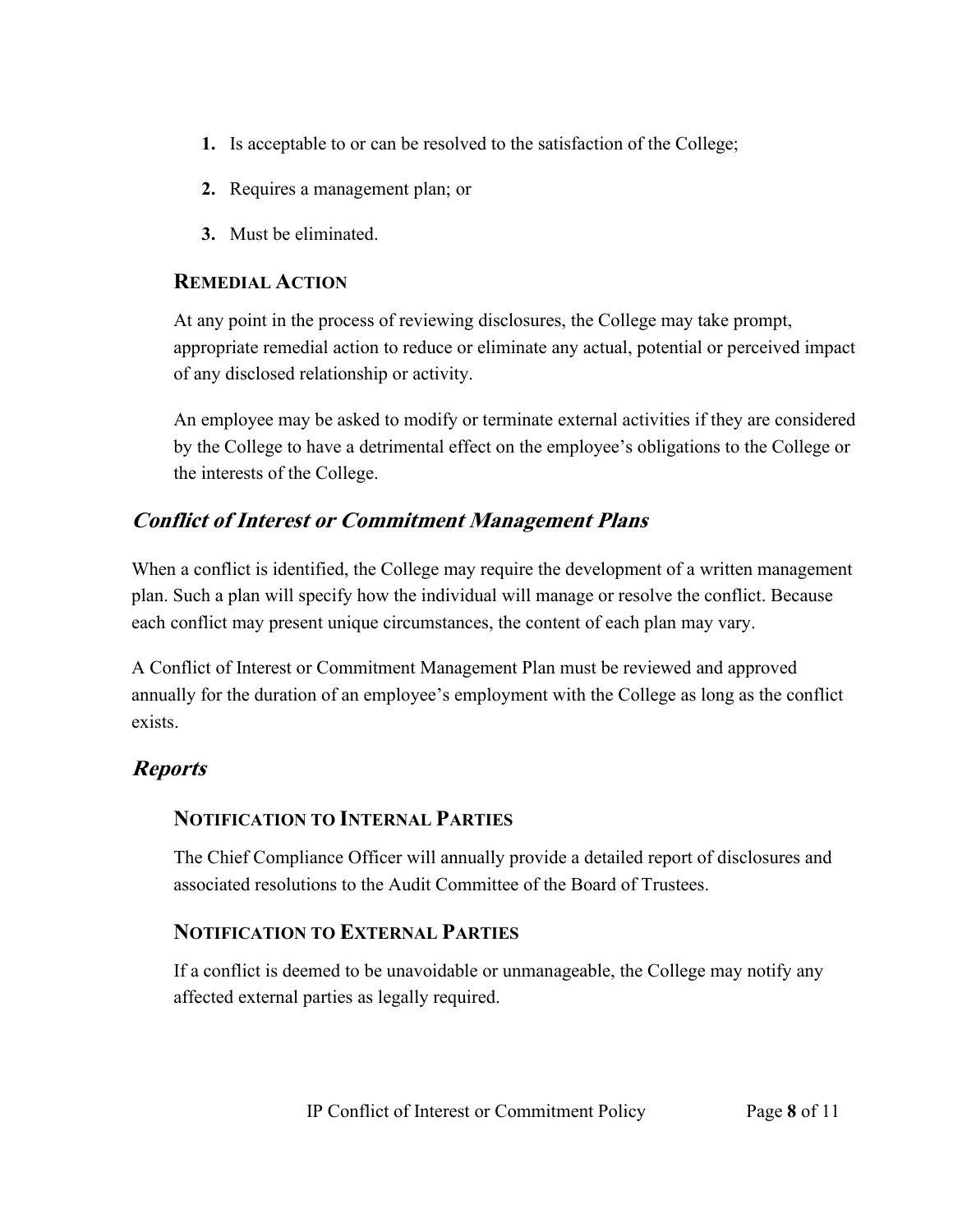## **STANDARD INSTITUTIONAL POLICY PROVISIONS**

Institutional policies are supplemented by provisions that are applicable to all institutional policies. It is the responsibility of all employees and students to know and comply with these standards.

> [Standard Provisions Applicable to All Institutional Policies](http://www.palmer.edu/uploadedFiles/Pages/Students/Resources_and_Offices/Handbook_and_Policies/_pdf/Standard-Provisions-Applicable-to-All-Institutional-Policies.pdf)

# Additional Information

## **ASSOCIATED POLICIES, PROCESSES AND/OR PROCEDURES**

This Policy is supplemented below. It is the responsibility of all employees and students to know and comply with policies and procedures as supplemented.

## **POLICIES**

- > [Confidential Information](https://www.palmer.edu/getmedia/40c12bcc-b79e-41c2-855b-5422e1e6b4ad/ip-confidential-information.pdf)
- > [Research Financial Conflict of Interest](https://www.palmer.edu/getmedia/40c12bcc-b79e-41c2-855b-5422e1e6b4ad/ip-confidential-information.pdf)

## **PROCESSES AND/OR PROCEDURES**

> [Research Policy Handbook](https://livepalmer.sharepoint.com/sites/OfficeofCompliance/Shared%20Documents/Forms/All%20Documents.aspx?id=%2Fsites%2FOfficeofCompliance%2FShared%20Documents%2FPolicies%2FResearch%20Policy%20Handbook%2Epdf&parent=%2Fsites%2FOfficeofCompliance%2FShared%20Documents%2FPolicies)

#### **FORMS/INSTRUCTIONS**

> Conflict of Interest Disclosure Form

## **OTHER RELATED INFORMATION**

> Application of this policy will be consistent with the terms of applicable collective bargaining agreements.

## **CONTACTS**

 $> N/A$